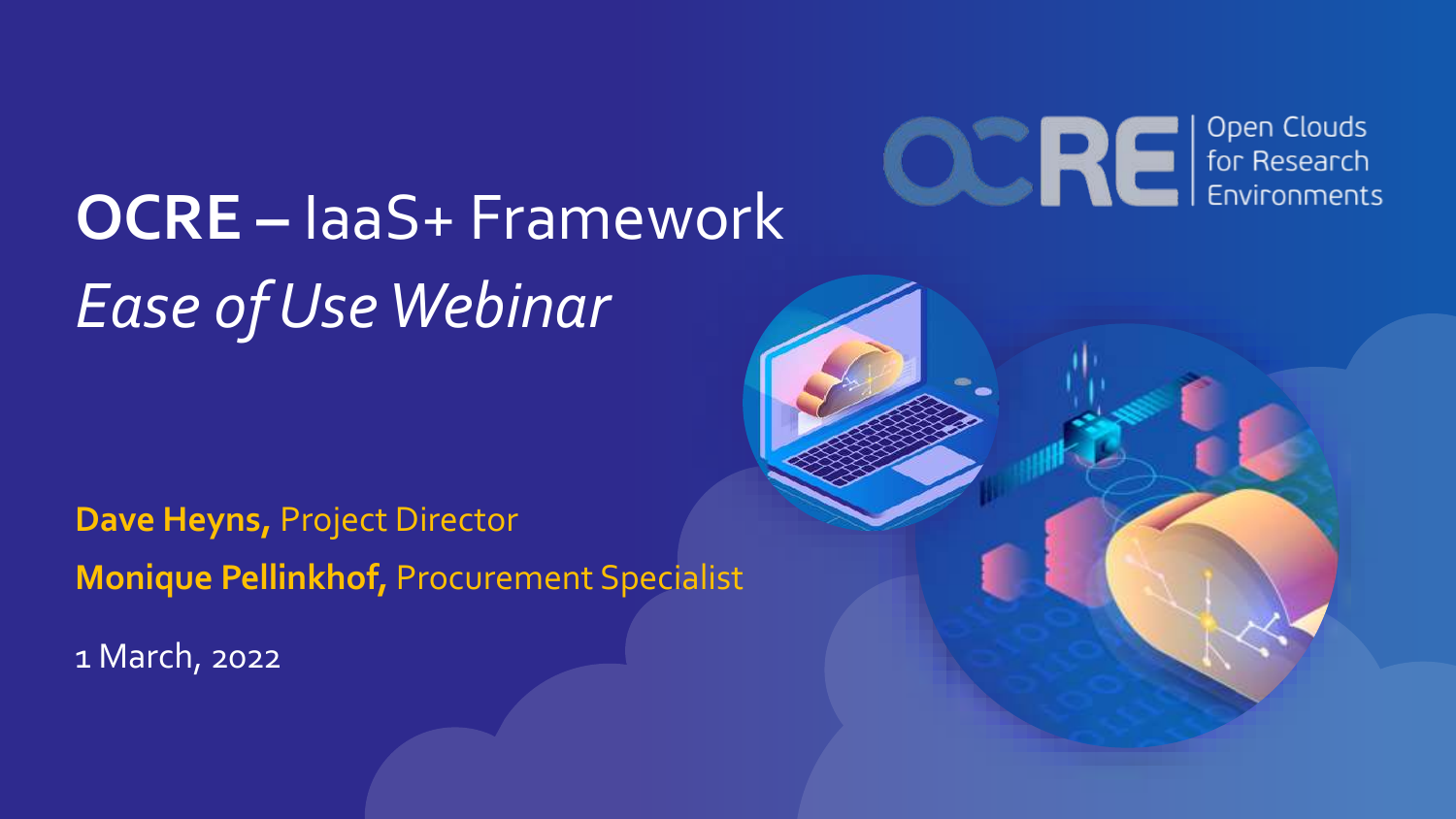#### What is the OCRE Framework?



o Infrastructure/Platform/Software - aaS

- o Published on Tenders Electronic Daily (TED) on 15 April 2020
- o Closing date for submissions was extended to 23 June 2020,due to the COVID 19 crisis and delayed market response.
- $\circ$  LOT based one supplier of each platform in each country (including hyperscale resellers \*\*).
- o Framework contracts signed in Q1 2021
- o Awarded contracts made available via TED (publication of outcome) in August 2021
- ➢ Market response to tender 1100 bids
- ➢ Outcome 473 cloud contracts across 40 lots
- $\triangleright$  37 cloud platforms represented
- ➢ Minimum of 9 platforms per country
- ➢ Maximum 17 platforms per country
- ➢ **GÉANT WP4/CMG contract management**



**40 NRENS (countries) 10,000 Institutes 2Million Researchers**



\*\* competition amongst hyperscale resellers complete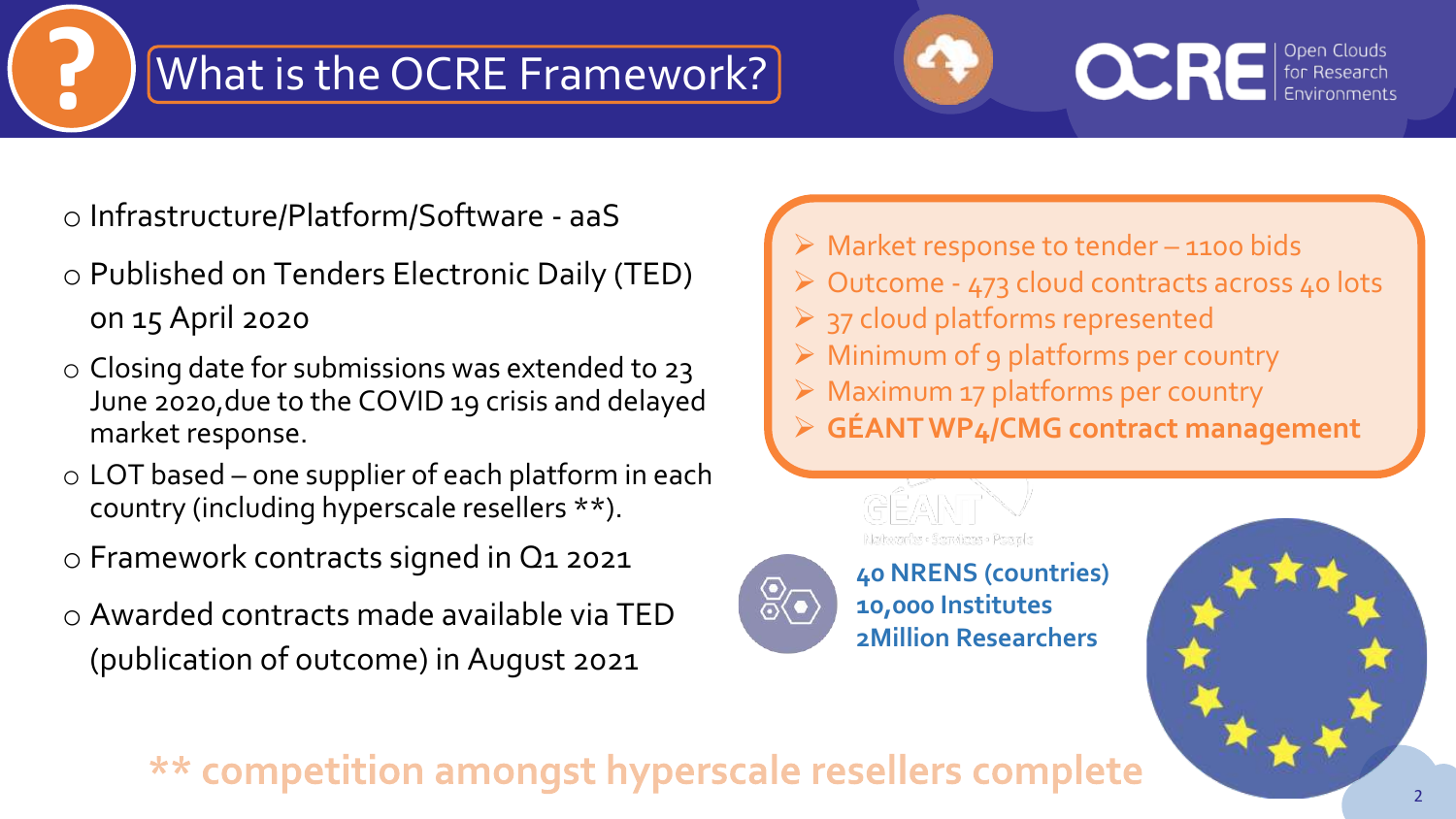# **?** Why use the Framework?

 $\ddot{\cdot}$ 



| Crazy not to                  | $\checkmark$ No institutional tender required (competition complete)<br>$\checkmark$ Significant discounts (community aggregation)                  |
|-------------------------------|-----------------------------------------------------------------------------------------------------------------------------------------------------|
| Compliance                    | √ Platform tested using HNSciCloud workload<br>$\checkmark$ All suppliers bound by GDPR regulations<br>$\checkmark$ In-country support and call-off |
| <b>Networks</b>               | ❖ Peering POPs under review (GÉANT)<br>❖ Data ingress/egress waivers in place<br>❖ Cloud Interconnect/Expressroute/Direct Connect<br>dreer          |
| Trust, Identity and Security- | computin<br>All platforms support SAML2/OIDC protocol<br>eduGAIN onboarding (GÉANT federation)<br>Supplier SOCs - threat surveillance and response  |
| Community<br>support          | $\triangleright$ 3 annual supplier workshop commitment<br>$\triangleright$ Additional discounting<br>> GÉANT WP4/CMG support - REPORTING            |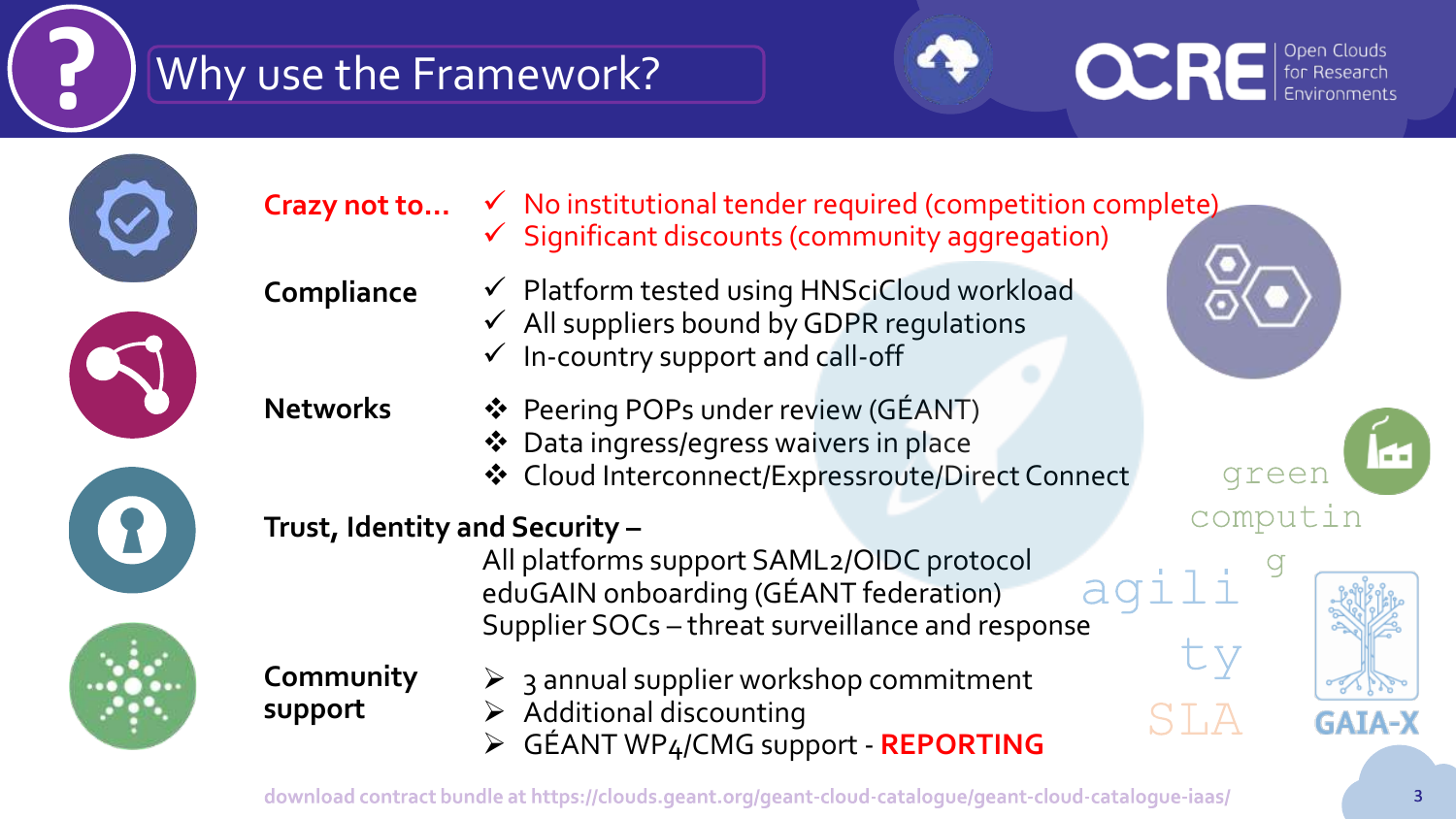#### **?** Is the Framework legitimate?



Framework ITT honoured all guiding principles of the EU tendering law procured under Dutch tendering law

- $\checkmark$  Competition between resellers per lot within the Framework Contract
- ✓ Call of Contracts as result of a mini-competition or direct award between reseller and institute
- $\checkmark$  Institutions responsible for scoring and awarding decision
- ✓ Direct award possible on conditions
- ✓ CMG supported dashboard in support of mini-competitions
- ✓ All Contracts completely aligned with EC GA and Dutch and EU VAT legislation
- ✓ NREN may facilitate relationships between supplier and local R&E community
- ✓ *For EC funded projects Voucher Contracts are signed between GÉANT and reseller to be VAT and EC GA compliant (OCRE adoption funding)*

### a procurement framework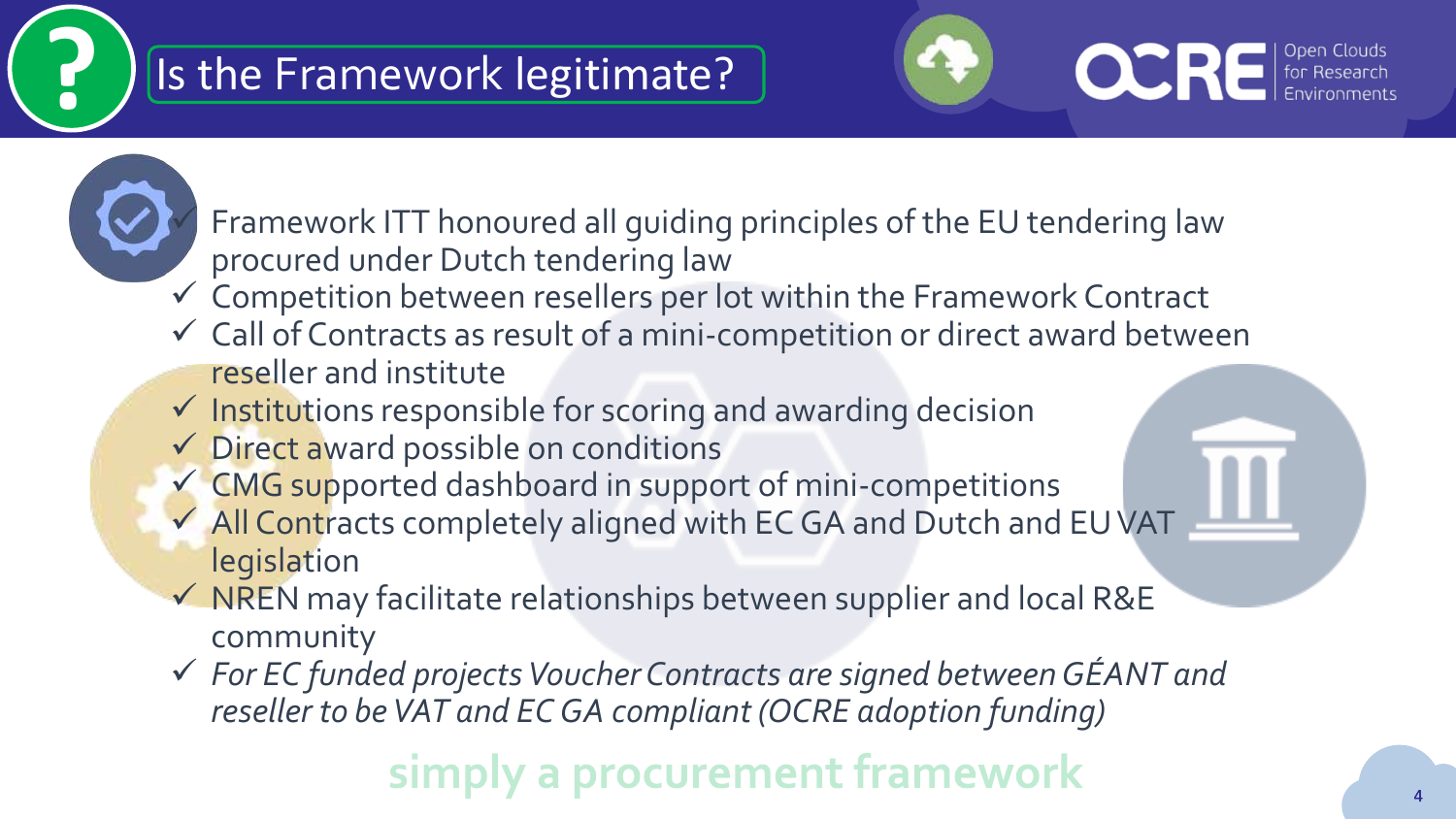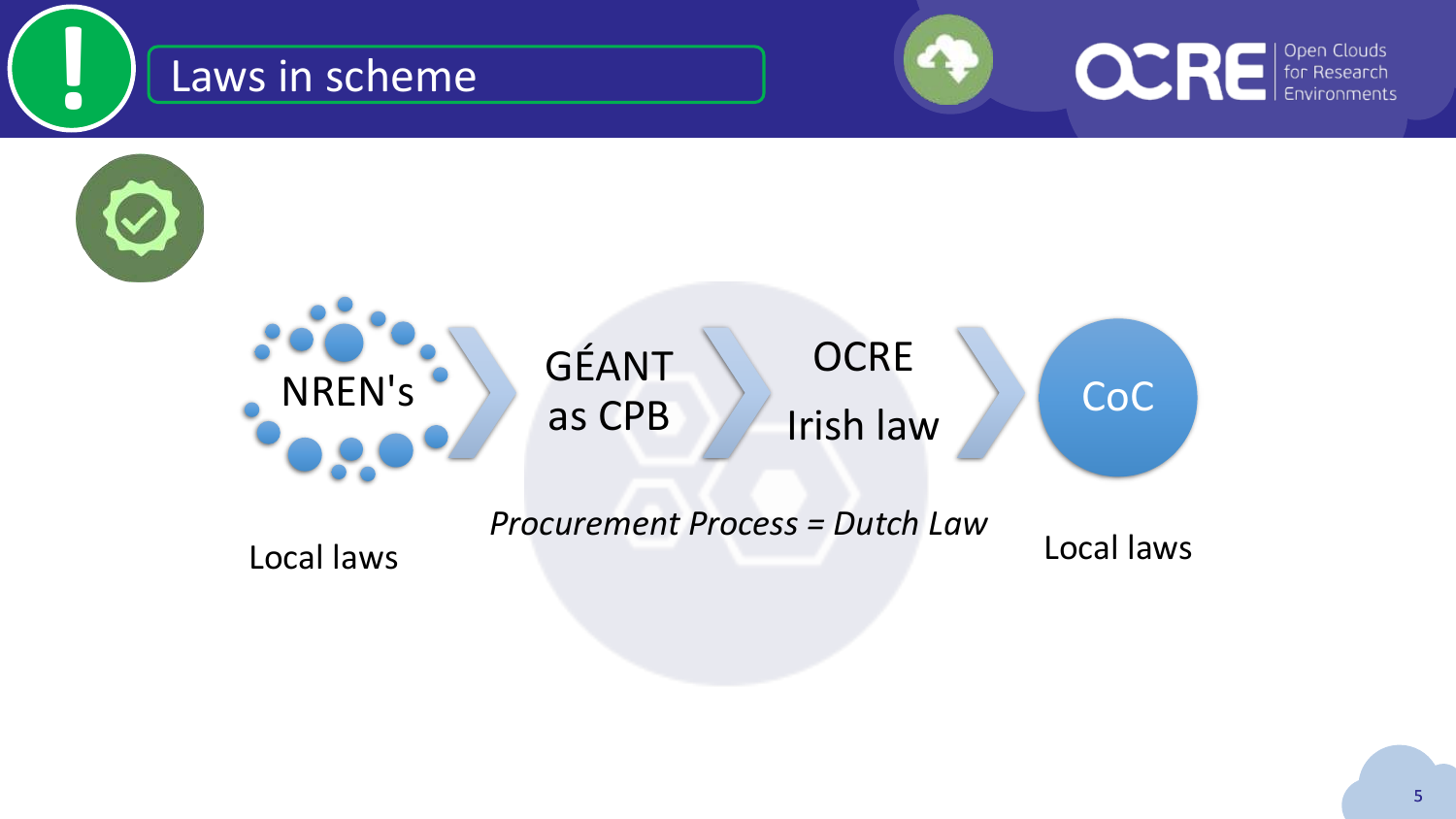# **?** How to use the Call-off contract?

# **OCRE**

#### **Option 1: Direct Award if:**

- $\triangleright$  Switching to an entirely new platform is not economically feasible  $>$  An
	- existing cloud platform or; > The partner organisation in the use case has
	- already standardised on one platform.
	- The service we wish to buy is not available on any other platforms on the Framework.
- $\triangleright$  The licensing arrangements around our existing platform mean that due to Intellectual Property rights we cannot switch to another provider.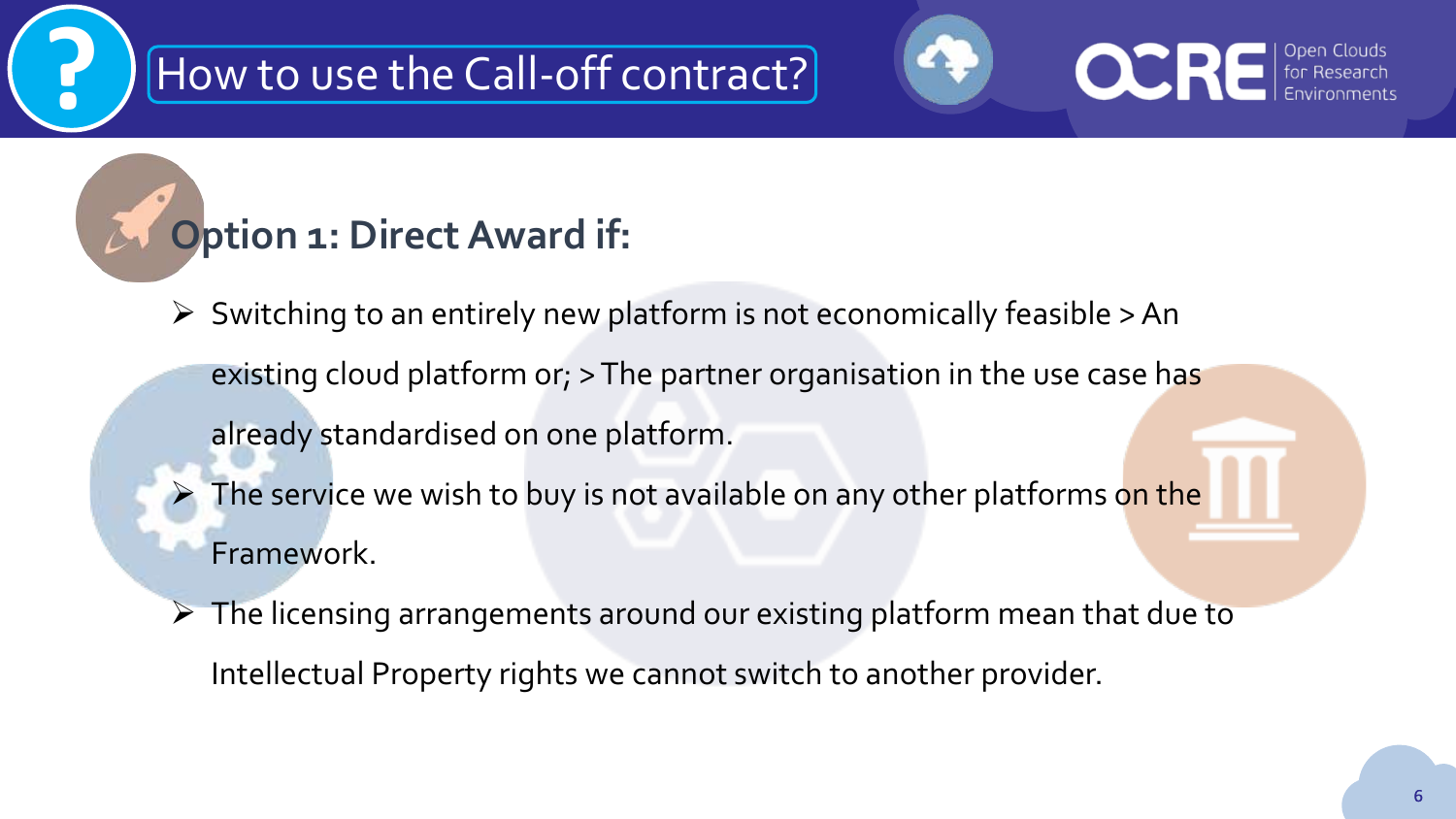# **?** How to use the Call-off contract?



#### **Option 2: Mini- Desktop competition if:**

 $\triangleright$  Evaluate all Suppliers in its Lot.

目

- Exception: if a Supplier is clearly unable to meet a specific requirement, this Supplier may be excluded (see direct award support tool for excluding Suppliers).
- $\triangleright$  Reuse GÉANT's scores against the offer of the Supplier for the following award criteria (ACs):
	- **O AC1** Service and Support
	- **O AC<sub>2</sub>** Marketing and Adoption Support
	- **O AC3** Exit Support
	- O AC7 Sustainability
- ➢ Calculate new scores on Price with Online Cost Calculators:
	- $\circ$  AC<sub>4</sub> Price. IaaS / PaaS / SaaS discount percentage applied to current prices.
	- **O AC6 Price. Additional Services.**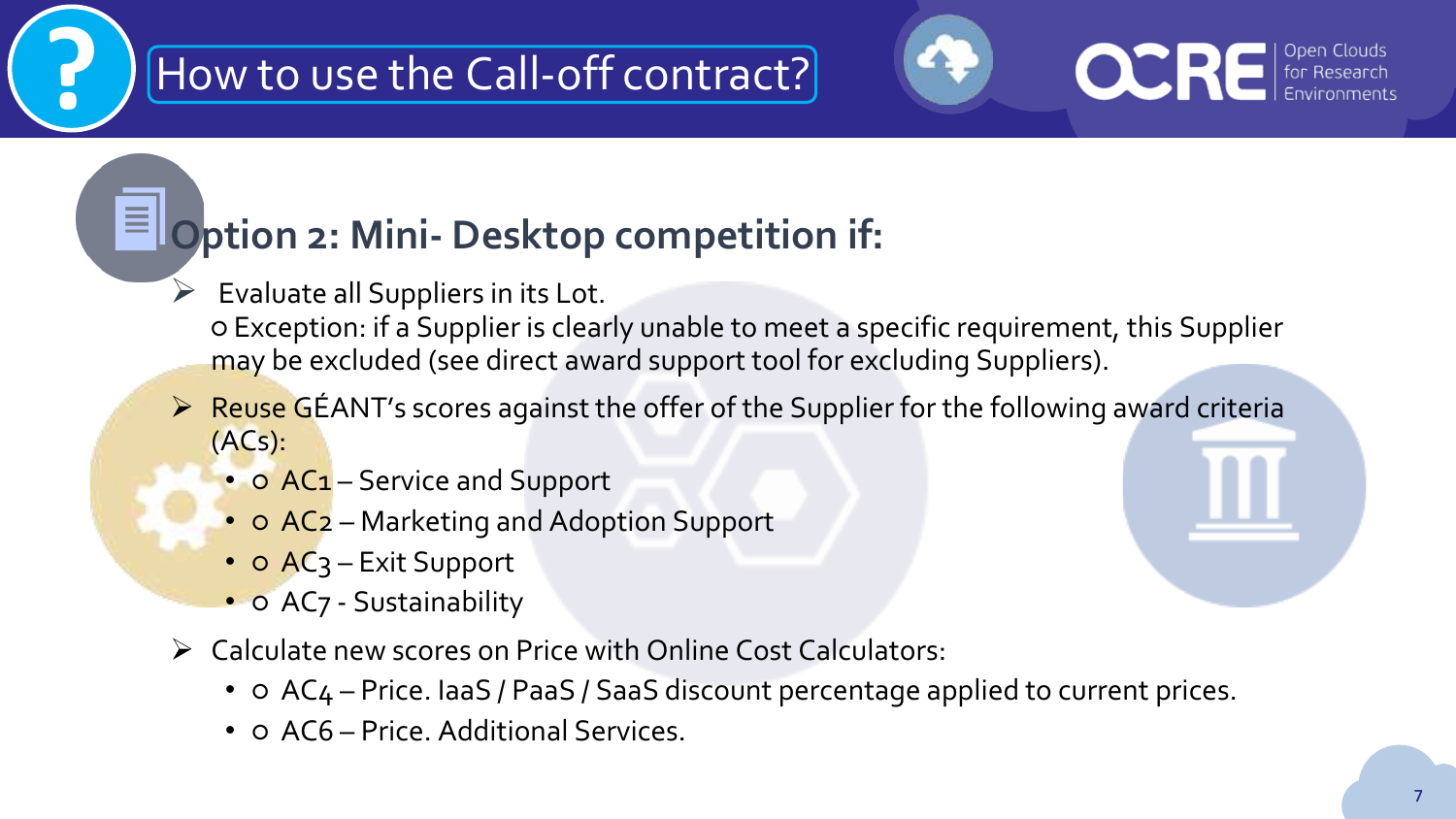#### **?** How to use the Call-off contract?

# **Option 3: Mini- competition:**

➢ Invite all resellers in the lot to mini-competition making sure to create fair

level playing field: equal, transparent and proportional;

- ➢ Apply the award criteria based on needs and requirements, for example:
- o Ideal Solution
- o Added Value
- o Pricing
- $\triangleright$  Score award stand still period
- $\triangleright$  Make an order and sign the call-off contract with awarded Reseller

**OCRE**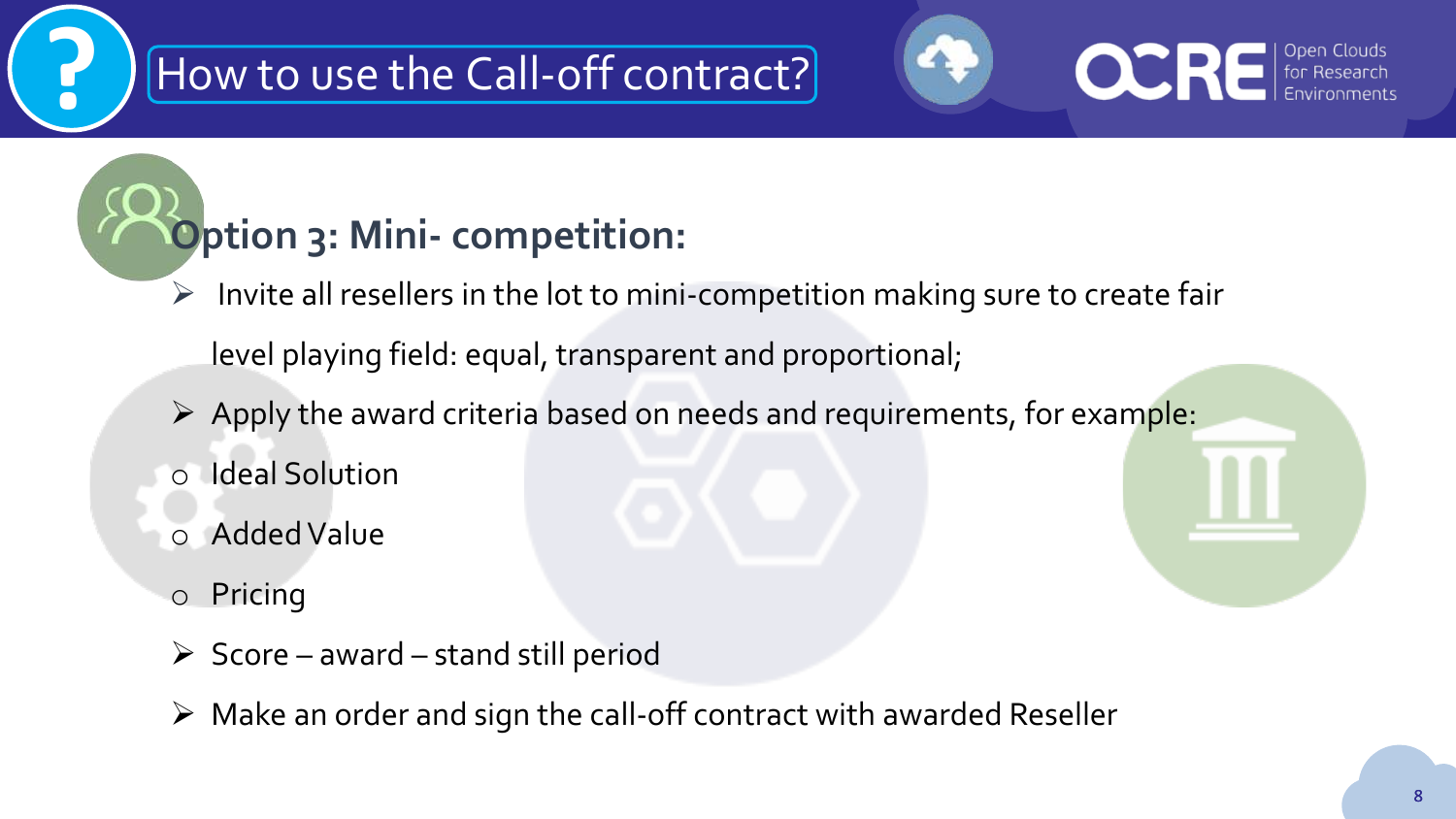#### Process in steps





**!**

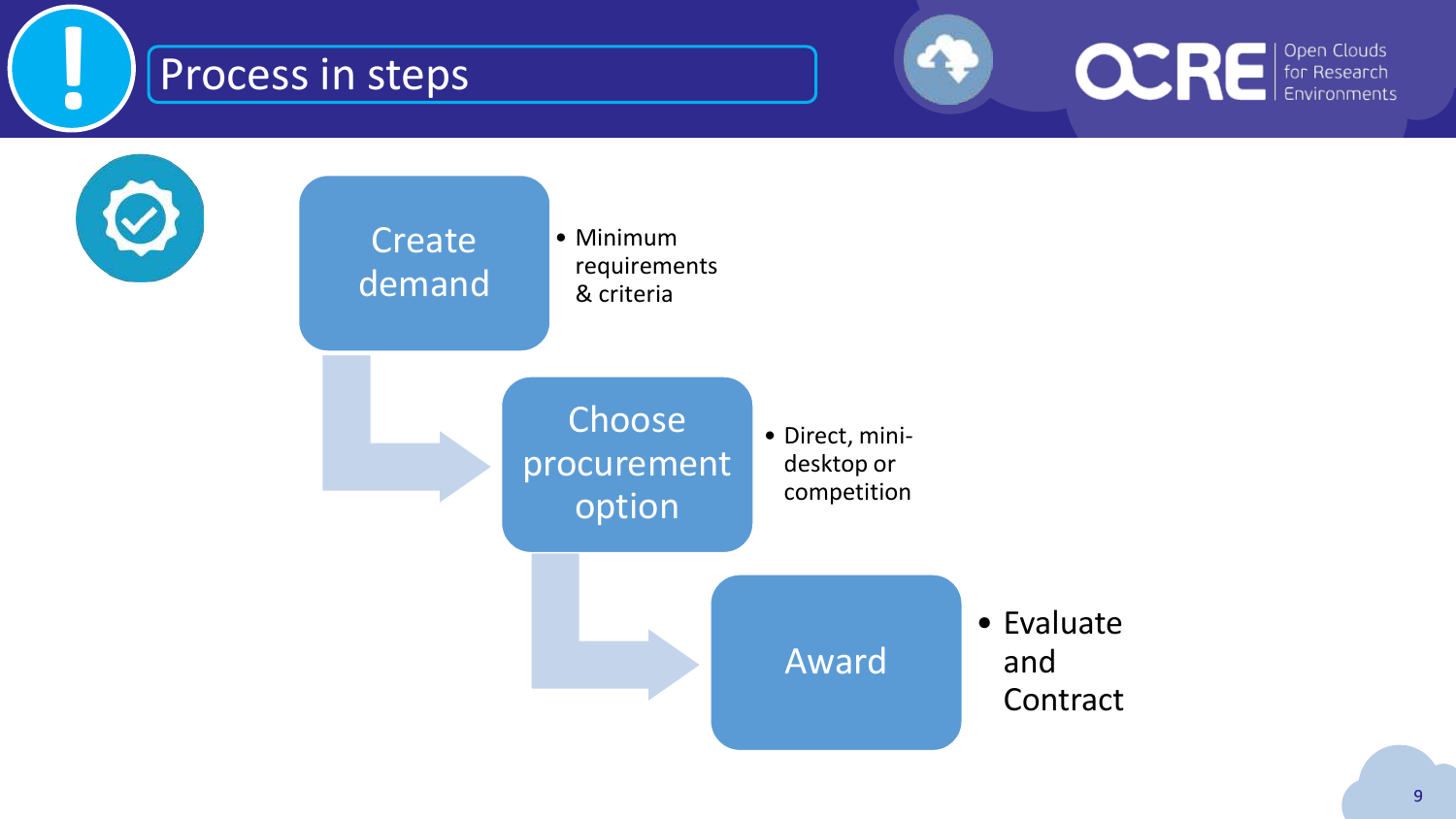# **!** Research funding opportunities!



**Have an interesting research project?**

- 1. Reach out to **local suppliers** to collaborate on proposal (<https://www.ocre-project.eu/services/cloud-suppliers>)
- 2. Convince the OCRE EAB that you can demonstrate the impact of cloudbased digital services on science (agility and outcomes)
- 3. Consume up to €500K worth of cloud services through OCRE
- 4. Participate with the OCRE comms team on a compelling case study!
- 5. LOOK OUT for upcoming communications via the OCRE project or your local NREN – anticipated publication date is **April 1st** 2022